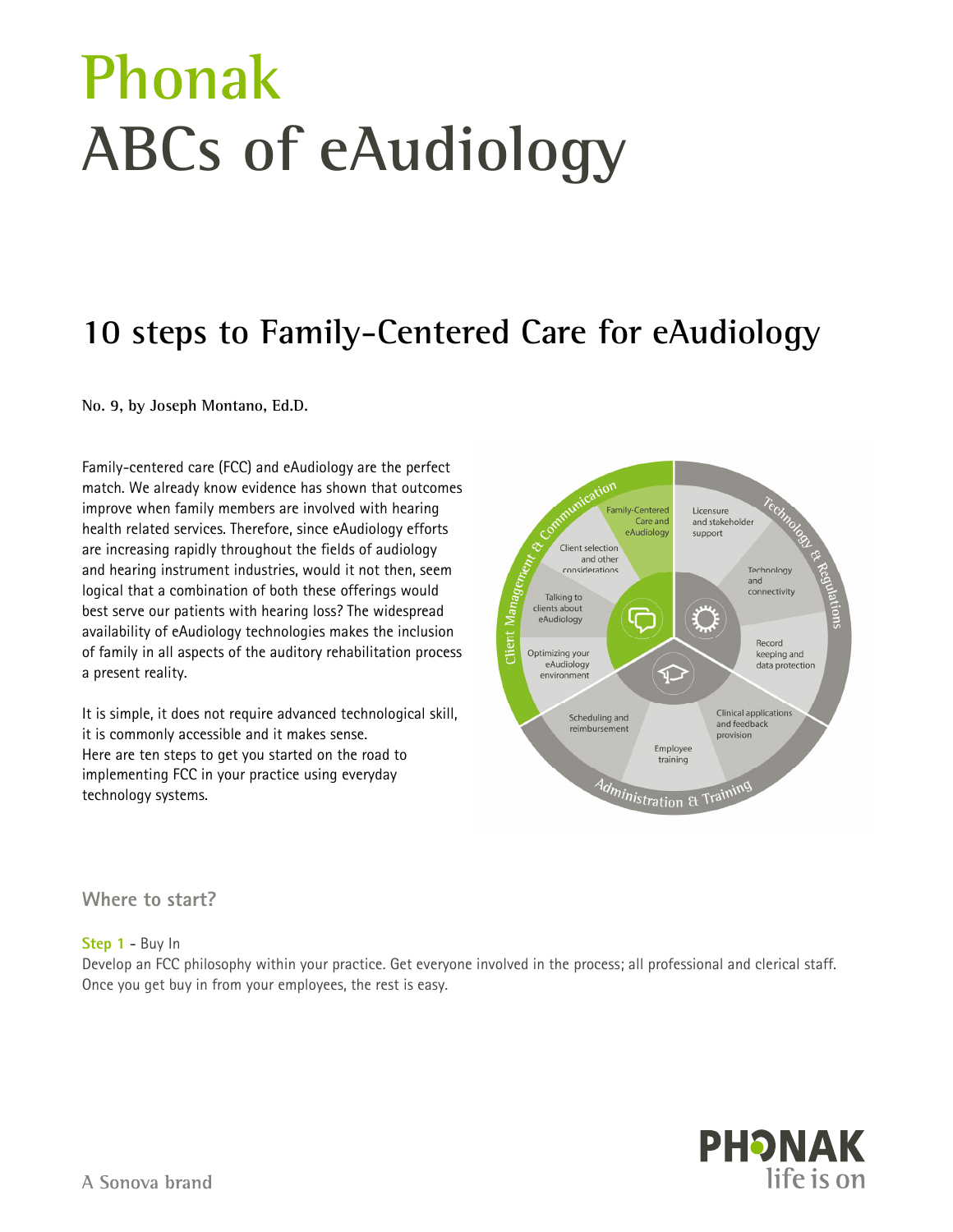#### **Step 2** - Get equipped

It is likely that your practice already has the necessary equipment to begin the FCC/eAudiology process. Hearing aid manufacturers now provide products and services to connect with your patients remotely. Typically however, these services can be set up using standard Wi-Fi or mobile data with smart phones, tablets or computers using already available software such as FaceTime, WhatsApp, and Skype, even without the need for complex Information Technology (IT) intervention.

#### **Step 3** - Make the appointment

When scheduling appointments, have your staff encourage the patient to invite family to attend. Let them explain the benefit of having family involved in the process. Be ready to provide solutions when the patient identifies problems such as:

My son works and cannot attend the appointment; My daughter lives two hours away; My husband is out of town.

#### **Step 4** - Ask the patient who they would like to participate

If the patient is agreeable to including family into their audiology appointments, find out who they would like to bring. Will they be able to attend in person? If not, suggest that virtual attendance is possible.

#### **Step 5** - Explain virtual family participation

Let your patient know that if their family member is able to use a smart phone or tablet, they can be invited to attend the session and be present using readily available software programs. Be ready to explain the process.

#### **Step 6** - Get family contact information

Ask your patients to provide the names and contact information for the people they would like to include in their appointment.

#### **Step 7** - Contact the family members or friends suggested by the patient

Contact the person / persons recommended by your patient and explain the importance of FCC, inviting them to participate in the appointment. Try to arrange an appointment time that will be as inclusive as possible.

#### **Step 8** - Determine the family/friend's preferred method of video conferencing

Ask what software they have accessible, type of mobile phone (Apple/Android) comfort with the technology and alternative means of contacting them should any problems arise. If video conferencing is not possible, the use of a speaker-phone can still include them into the process.

#### **Step 9** - Prepare the room

Set up the appointment room in a comfortable manner allowing for easy communication (perhaps around a circular table) and easy viewing of the video source. Try to arrange viewing of as many people as possible in the room.

#### **Step 10** - Greet your patient and welcome them and the family into the appointment.

Once your patient has arrived, telephone the virtual family member to confirm their availability. Welcome your patient, escort them to the office, contact the family, allow for greetings and introduction and begin you auditory rehabilitation.

#### **Are you up to the challenge?**

**If you follow these ten simple steps, you could be providing FCC and eAudiology services tomorrow. So, try it. Undoubtedly, you already have the technology and the software is likely an app already on your phone or tablet. So, arrange for an office meeting today and get your staff on-board. Schedule your first FCC consult and you will quickly realize the benefit for your patients, your practice and yourself.**